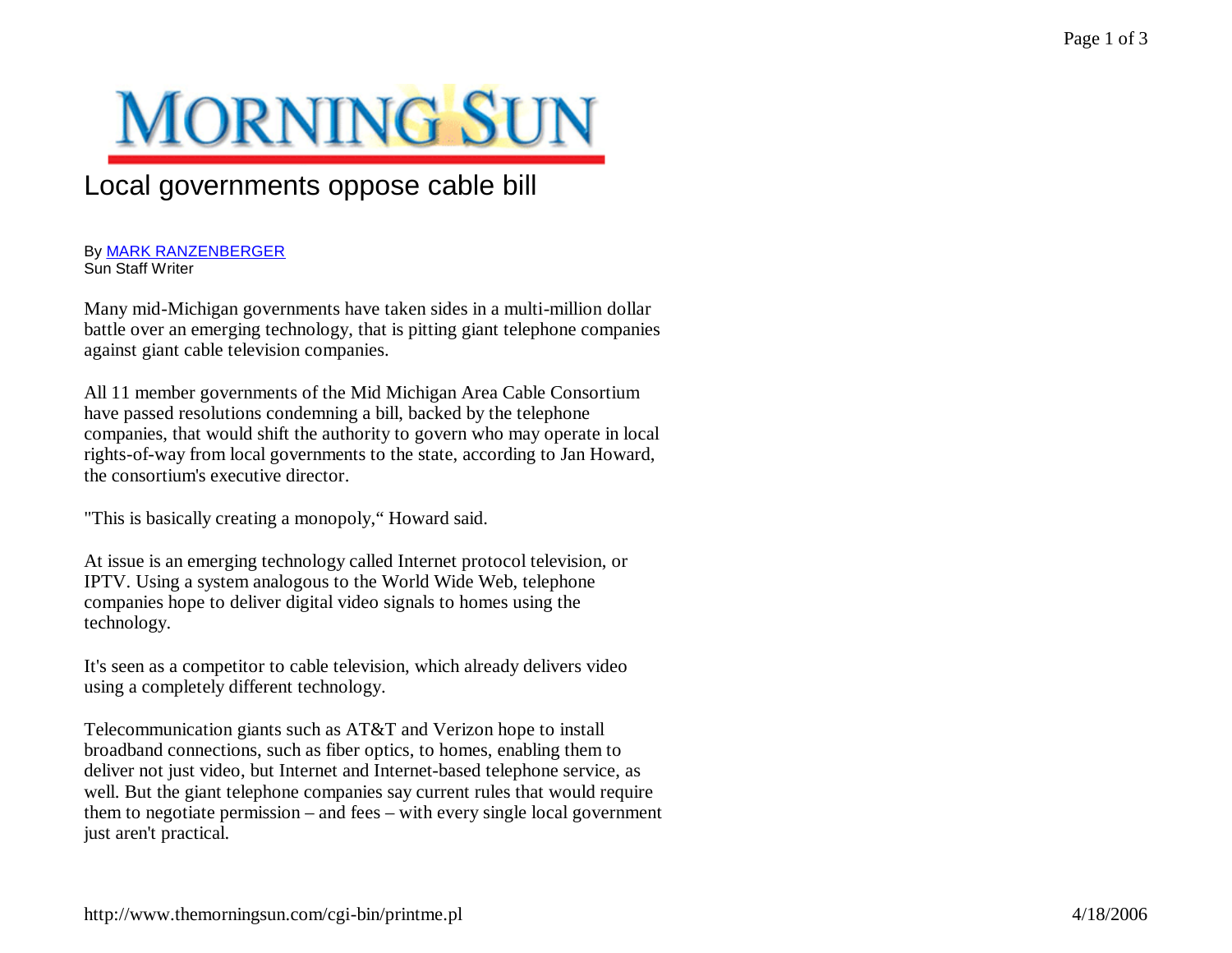"A critical component for this integration to occur in Michigan is to create a statewide franchise-fee structure that quickly allows telecommunications companies to enter the cable TV industry,"wrote Gail Torreano, president of AT&T Michigan, in a state chamber of commerce publication.

AT&T says it might take as long as 40 years to reach agreements with every local government.

Local governments are crying foul at the statewide idea. They say they're all in favor of competition, and anyone is welcome to enter the market, as long as they play by the same local rules.

Charter Communications, the local cable provider, pays local fees of more than \$500,000 a year for the right to run its cables in local rights-of-way. That's split between the governments and the cable consortium, which provides local cable access programming, as well as regulatory advice, to local governments.

That could disappear, Howard said.

But Torreano said local governments still should get a share of fees paid by the video deliveries.

"Any statewide structure must ensure that local communities continue to receive a critical revenue stream from video franchise fees," she wrote.

Howard said the bills now before the Legislature don't guarantee that at all.

"With local governments struggling to make ends meet, any additional revenue cuts could be devastating," she said.

Howard also charged the proposal could hurt the ability of local governments to control who uses public rights-of-way.

"Right now, your cities have control over who digs up the streets and public rights of way, and when," she said. She believes the proposal would transfer that control to Lansing, and she doesn't believe any state agency could handle